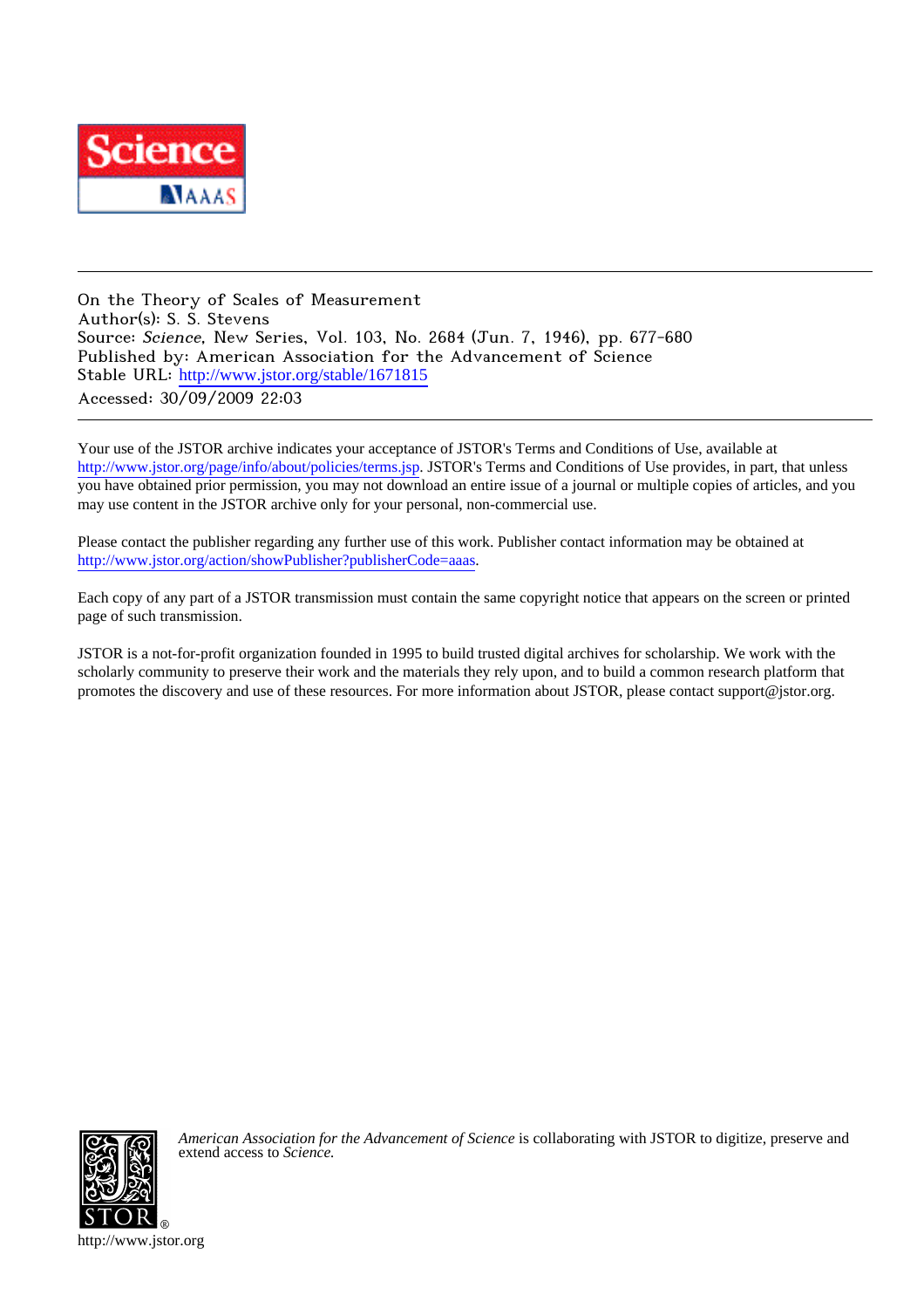# SCIENCE<br>Friday, June 7, 1946

**Vol. 103, No. 2684 Friday, June 7, 1946** 

# **On the Theory of Scales of Measurement**

**S. S. Stevens** 

**Director, Psycho-Acoustic Laboratory, Harvard University** 

**FOR SEVEN YEARS A COMMITTEE of the British Association for the Advancement of Science debated the problem of measurement. Appointed in 1932 to represent Section A (Mathematical and Physical Sciences) and Section J (Psychology), the committee was instructed to consider and report upon the possibility of "quantitative estimates of sensory events"-meaning simply: Is it possible to measure human sensation? Deliberation led only to disagreement, mainly about what is meant by the term measurement. An interim report in 1938 found one member complaining that his colleagues "came out by that same door as they went in," and in order to have another try at agreement, the committee begged to. be continued for another year.** 

**For its final report (1940) the committee chose a common bone for its contentions, directing its arguments at a concrete example of a sensory scale. This was the Sone scale of loudness (S. S. Stevens and H. Davis. Hearing. New York: Wiley, 1938), which purports to measure the subjective magnitude of an auditory sensation against a scale having the formal properties of other basic scales, such as those used to measure length and weight. Again the 19 members of the committee came out by the routes they entered, and their views ranged widely between two extremes. One member submitted "that any law purporting to express a quantitative relation between sensation intensity and stimulus intensity is not merely false but is in fact meaningless unless and until a meaning can be given to the concept of addition as applied to sensation" (Final Report, p. 245).** 

**It is plain from this and from other statements by the committee that the real issue is the meaning of measurement. This, to be sure, is a semantic issue, but one susceptible of orderly discussion. Perhaps agreement can better be achieved if we recognize that measurement exists in a variety of forms and that scales of measurement fall into certain definite classes. These classes are determined both by the empirical operations invoked in the process of "measuring" and**  **by the formal (mathematical) properties of the scales. Furthermore-and this is of great concern to several of the sciences-the statistical manipulations that can legitimately be applied to empirical data depend upon the type of scale against which the data are ordered.** 

# A CLASSIFICATION OF SCALES OF MEASUREMENT

**Paraphrasing N. R. Campbell (Final Report, p. 340),. we may say that measurement, in the broadest**  ense, is defined as the assignment of numerals to obects or events according to rules. The fact that **numerals can be assigned under different rules leads to different kinds of scales and different kinds of measurement. The problem then becomes that of making explicit (a) the various rules for the assignment of numerals, (b) the mathematical properties (or group structure) of the resulting scales, and (c) the statistical operations applicable to measurements made with each type of scale.** 

**Scales are possible in the first place only because there is a certain isomorphism between what we can do with the aspects of objects and the properties of the numeral series. In dealing with the aspects of objects we invoke empirical operations for determining equality (classifying), for rank-ordering, and for determining when differences and when ratios between the aspects of objects are equal. The conventional series of numnerals yields to analogous operations: We can identify the members of a numeral series**  by convention. We can determine equal differences, as  $8-6=4-2$ , and equal ratios, as  $8/4=6/3$ . The **as 8-6=4-2, and equal ratios, as 8/4=6/3. The isomorphism between these properties of the numeral series and certain empirical operations which we perform with objects permits the use of the series as a model to represent aspects of the empirical world.** 

acter of the basic empirical operations performed. acter of the basic empirical operations performed. **These operations are limited ordinarily by the nature of the thing being scaled and by our choice of procedures, but, once selected, the operations determine**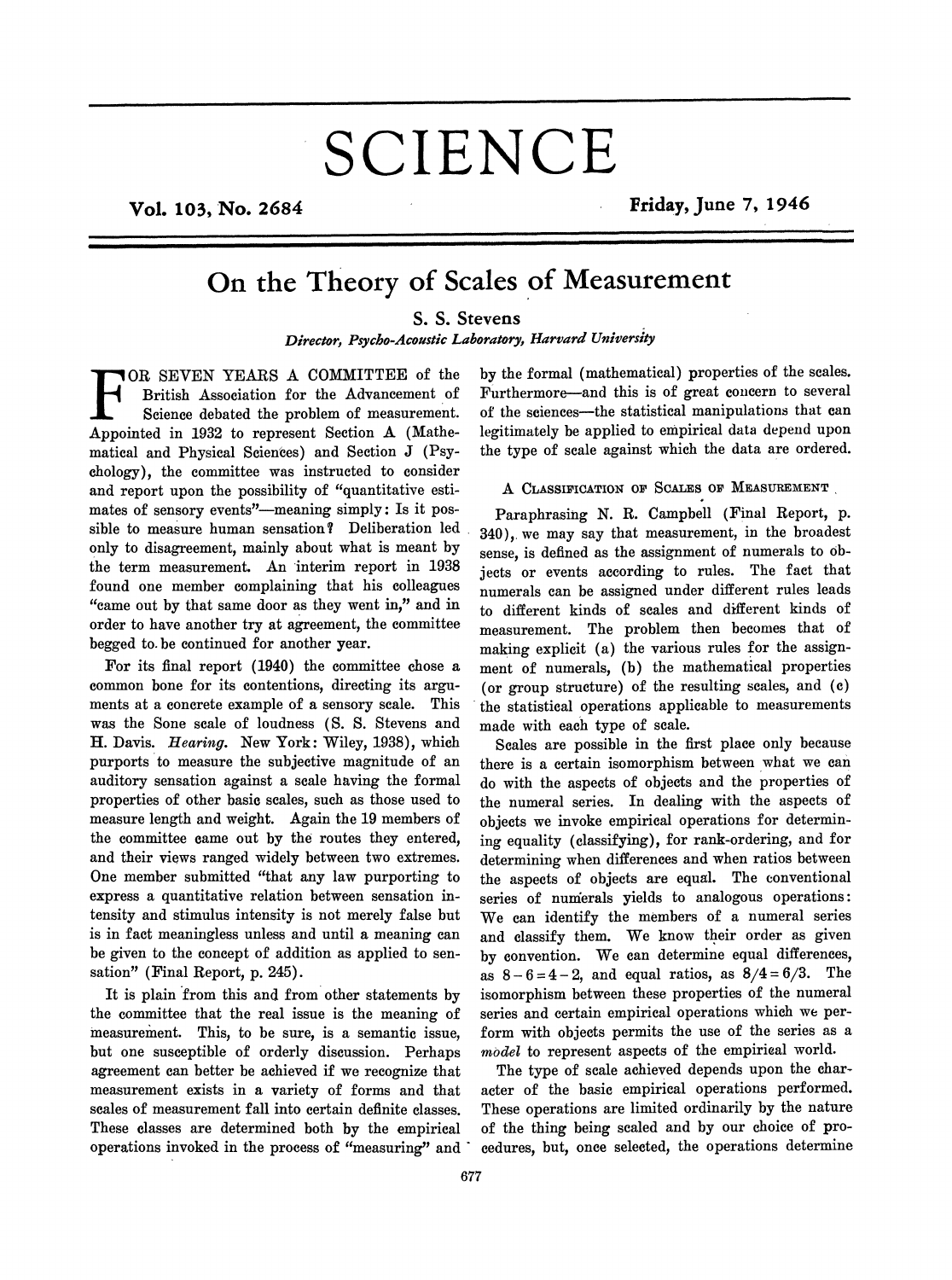**that there will eventuate one or another of the scales listed in Table 1.1** 

**The decision to discard the scale names commonly encountered in writings on measurement is based on the ambiguity of such terms as "intensive" and "extensive." Both ordinal and interval scales have at**  **Thus, the case that stands at the median (mid-point)' of a distribution maintains its position under all transformations which preserve order (isotonic group), but an item located at the mean remains at the mean only under transformations as restricted as those of the linear group. The ratio expressed by the coefficient** 

| TABLE |  |
|-------|--|
|-------|--|

| Scale                | <b>Basic Empirical</b><br>Operations                        | ٠ | Mathematical<br>Group Structure                                                  | <b>Permissible Statistics</b><br>(invariantive)                                    |
|----------------------|-------------------------------------------------------------|---|----------------------------------------------------------------------------------|------------------------------------------------------------------------------------|
| NOMINAL<br>$\lambda$ | Determination of<br>equality                                |   | Permutation group<br>$x'=f(x)$<br>$f(x)$ means any one-to-one<br>substitution    | Number of cases<br>Mode<br>Contingency correlation                                 |
| ORDINAL              | Determination of<br>greater or less                         |   | Isotonic group<br>$x'=f(x)$<br>$f(x)$ means any monotonic<br>increasing function | Median<br>Percentiles                                                              |
| <b>INTERVAL</b>      | Determination of<br>equality of intervals<br>or differences |   | General linear group<br>$x' = ax + b$                                            | Mean<br>Standard deviation<br>Rank-order correlation<br>Product-moment correlation |
| RATIO<br>٠           | Determination of<br>equality of ratios                      |   | Similarity group<br>$x' = ax$                                                    | Coefficient of variation                                                           |

**times been called intensive, and both interval and ratio scales have sometimes been labeled extensive.** 

**It will be noted that the column listing the basic operations needed to create each type of scale is cumulative: to an operation listed opposite a particular scale must be added all those operations preceding it. Thus, an interval scale can be erected only provided we have an operation for determining equality of intervals, for determining greater or less, and for determining equality (not greater and not less). To these operations must be added a method for ascertaining equality of ratios if a ratio scale is to be achieved.** 

**In the column which records the group structure of each scale are listed the mathematical transformations which leave the scale-form invariant. Thus, any numeral, x, on a scale can be replaced by another numeral,**   $x'$ , where  $x'$  is the function of  $x$  listed in this column. **Each mathematical group in the column is contained in the group immediately above it.** 

**The last column presents examples of the type of statistical operations appropriate to each scale. This column is cumulative in that all statistics listed are admissible for data scaled against a ratio scale. The criterion for the appropriateness of a statistic is invariance under the transformations in Column 3.**  **of variation remains invariant only under the similarity transformation (multiplication by a constant). (The rank-order correlation coefficient is usually deemed appropriate to an ordinal scale, but actually this statistic assumes equal intervals between successive ranks and therefore calls for an interval scale.)** 

**Let us now consider each scale in turn.** 

## **NOMINAL SCALE**

The *nominal scale* represents the most vnrestricted **assignment of numerals. The numerals are used only as labels or type numbers, and words or letters would serve as well. Two types of nominal assignments are sometimes distinguished, as illustrated (a) by the 'numbering' of football players for the identification of the individuals, and (b) by the 'numbering' of types or classes, where each member of a class is assigned the same numeral. Actually, the first is a special case of the second, for when we label our football players we are dealing with unit classes of one member each.**  Since the purpose is just as well served when any two **designating numerals are interchanged, this scale form remains invariant under the general substitution or permutation group (sometimes called the symmetric group of transformations). The only statistic relevant to nominal scales of Type A is the number of cases, e.g. the number of players assigned numerals. But once classes containing several individuals have** 

A classification essentially equivalent to that contained<br>in this table was presented before the International Congress<br>or the Unity of Science, September 1941. The writer is<br>decleted to the latte Prof. G. D. Birkhoff for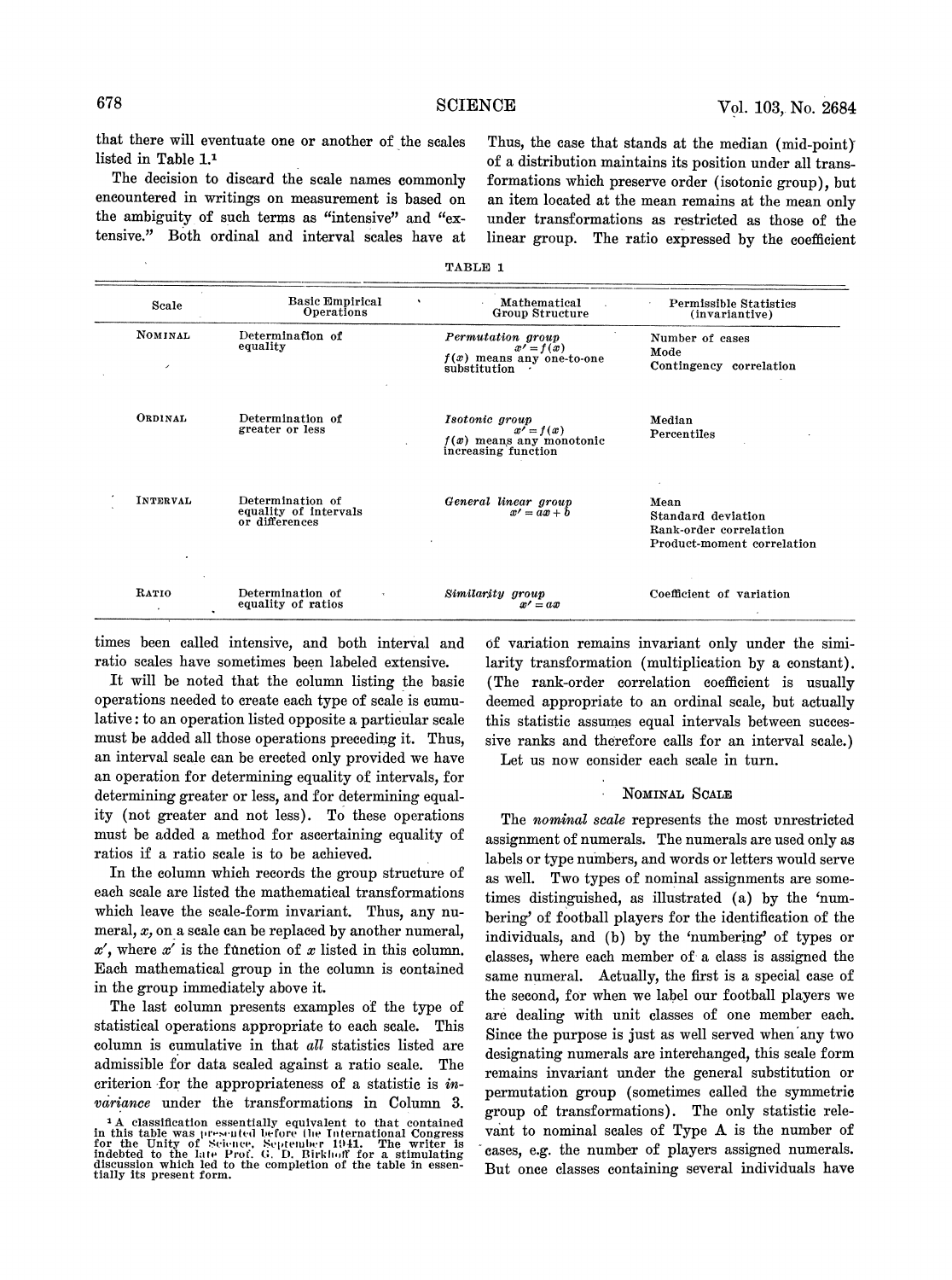**been formed (Type B), we can determine the most numerous class (the mode), and under certain conditions we can test, by the contingency methods, hypotheses regarding the distribution of cases among the classes.** 

**The nominal scale is a primitive form, and quite naturally there are many who will urge that it is absurd to attribute to this process of assigning numerals the dignity implied by the term measurement. Certainly there can be no quarrel with this objection, for the naming of things is an arbitrary business. However we christen it, the use of numerals as names for classes is an example of the "assignment of numerals according to rule." The rule is: Do not assign the same numeral to different classes or different numerals to the same class. Beyond that, anything goes with the nominal scale.** 

### **ORDINAL SCALE**

**The ordinal scale arises from the operation of rankordering. Since any 'order-preserving' transformation will leave the scale form invariant, this scale has the structure of what may be called the isotonic or orderpreserving group. A classic example of an ordinal scale is the scale of hardness of minerals. Other instances are found among scales of intelligence, personality traits, grade or quality of leather, etc.** 

**As a matter of fact, most of the scales used widely and effectively by psychologists are ordinal scales. In the strictest propriety the ordinary statistics involving means and standard deviations ought not to be used**  with these scales, for these statistics imply a knowl**edge of something more than the .relative rank-order of data. On the other hand, for this 'illegal' statisticizing there can be invoked a kind of pragmatic sanction: In numerous instances it leads to fruitful results. While the outlawing of this procedure would probably serve no good purpose, it is proper to point out that means and standard deviations computed on an ordinal scale are in error to the extent that the successive intervals on the scale are unequal in size. When only the rank-order of data is known, we should proceed cautiously with our statistics, and especially with the conclusions we draw from them.** 

**Even in applying those statistics that are normally appropriate for ordinal scales, we sometimes find rigor compromised. Thus, although it is indicated in Table 1 that percentile measures may be applied to rank-ordered data, it should be pointed out that the customary procedure of assigning a value to a percentile by interpolating linearly within a class interval is, in all strictness, wholly out of bounds. Likewise, it is not strictly proper to determine the mid-point of a class interval by linear interpolation, because the**  **linearity of an ordinal scale is precisely the property which is open to question.** 

#### **INTERVAL SCALE**

**With the interval scale we come to a form that is "quantitative" in the ordinary sense of the word. Almost all the usual statistical measures are applicable here, unless they are the kinds that imply a knowledge of a 'true' zero point. The zero point on an interval scale is a matter of convention or convenience, as is shown by the fact that the scale form remains invariant when a constant is added.** 

**This point is illustrated by our two scales of temperature, Centigrade and Fahrenheit. Equal intervals of temperature are scaled off by noting equal volumes of expansion; an arbitrary zero is agreed upon for each scale; and a numerical value on one of the scales is transformed into a value on the other by means of**  an equation of the form  $x' = ax + b$ . Our scales of **time offer a similar example. Dates on one calendar are transformed to those on another by way of this same equation. On these scales, of course, it is meaningless to say that one value is twice or some other proportion greater than another.** 

**Periods of time, however, can be measured on ratio scales and one period may be correctly defined as double another. The same is probably true of temperature measured on the so-called Absolute Scale.** 

**Most psychological measurement aspires to create**  interval scales, and it sometimes succeeds. The prob**lem usually is to devise operations for equalizing the units of the scales-a problem not always easy of solution but one for which there are several possible modes of attack. Only occasionally is there concern for the location of a 'true' zero point, because the human attributes measured by psychologists usually exist in a positive degree that is large compared with the range of its variation. In this respect these attributes are analogous to temperature as it is encountered in everyday life. Intelligence, for example, is usefully assessed on ordinal scales which try to approximate interval scales, and it is not necessary to define what zero intelligence would mean.** 

#### **RATIO SCALE**

**Ratio scales are those most commonly encountered in physics and are possible only when there exist operations for determining all four relations: equality, rank-order, equality of intervals, and equality of ratios. Once such a scale is erected, its numerical values can be transformed (as from inches to feet) only by multiplying each value by a constant. An absolute zero is always implied, even though the zero value on some scales (e.g. Absolute Temperature) may**